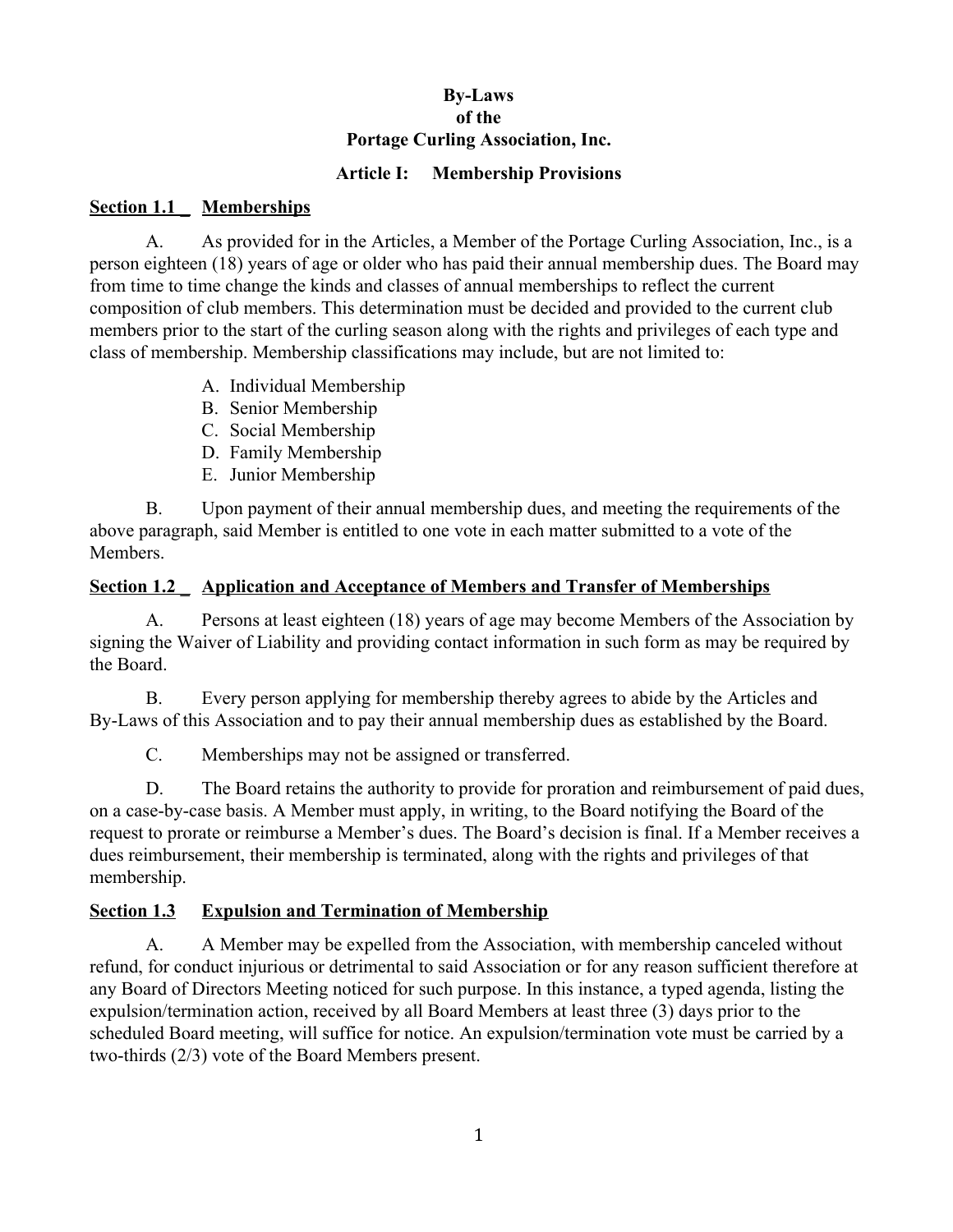B. Membership shall be terminated by death, voluntary withdrawal or application to the Board for reimbursement of membership dues.

C. The nonpayment of membership dues for a period of fifteen (15) days after written or electronic notice of delinquency is delivered to the Member's address as it appears on the membership records of the Association shall automatically terminate membership in the Association. A Member, whose membership has been terminated for nonpayment of dues, may be restored to membership in good standing upon payment of membership dues, including arrears, and approval of the Board.

## **Section 1.4 Membership Dues**

A. The annual membership dues shall be established annually by the Board. The Board also shall establish the date for payment of annual dues. Payment of dues may be deferred for up to one (1) month beyond the date for good cause upon written request of the Member and approval by a two-thirds (2/3) vote of the Board Members present.

## **Article II: Meeting of Members**

## **Section 2.1 Annual Meeting**

A. The Annual Meeting of the Members for the purpose of election of the Board and giving reports as to the operation of the Association during the preceding year shall be held at the conclusion of the curling season and to be determined by the board each year. The place, date, and time to be set by the Board.

### **Section 2.2 Special Meetings**

A. Special Meetings for specified purpose(s) may be called at any time by a majority vote of the Board Members, by the President, or by the Secretary upon a written request signed by ten (10) Members and filed with the Secretary.

### **Section 2.3 Notice of Membership Meetings**

A. Notice of all membership meetings setting forth the place, date, and time thereof shall be given by the Secretary to each Member (in good standing at the time the notice is given). The notice shall be delivered at least ten (10) days prior to the meeting to the Member*s* as it appears on the membership records of the Association.. The notice of a Special Meeting shall set forth the purpose(s) of the meeting.

### **Article III: Voting and Quorum**

A. Each Member shall be entitled to one (1) vote which shall be exercised in person or by proxy. Ten (10) Members present in person or by proxy at any Annual or Special Meeting of the Association shall constitute a quorum for the transaction of business. A vote of a majority of the Members present or by proxy shall bind all Members of the Association.

B. A lesser number of Members may meet and adjourn time to time. Except for the election of Directors, a majority of votes cast by the Members in person or by proxy at a meeting at which a quorum is present shall be necessary for the adoption of any matter put to a vote. A vote by ballot either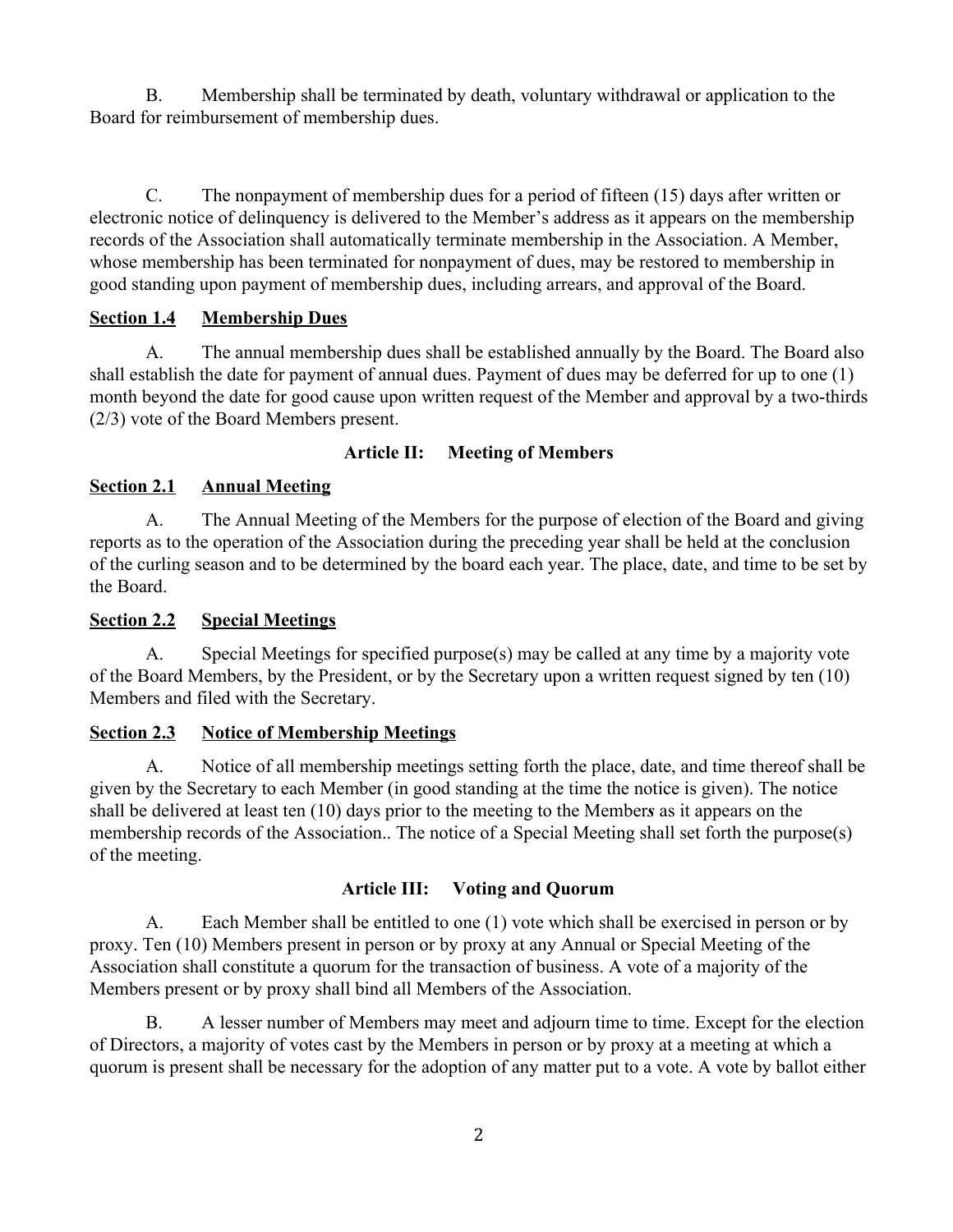written or show of hands as determined by the president for the election of Directors. A ballot may be demanded by any Member who is present in person on another item of business.

C. Any Member who cannot attend the Annual Meeting or a called Special Meeting, may assign their vote, as proxy, in accordance with paragraph 7.5 of these By-Laws.

### **Article IV: Directors**

### **Section 4.1 Number, Election, and Term**

A. The Board shall consist of seven (7) Members. Three (3) Directors shall be elected at each annual membership meeting. Each Director shall serve a two- (2) year term. A plurality of votes cast at an Annual Meeting shall be sufficient to elect a Director to office. Each Director shall hold office for the term elected or until a successor is elected or appointed. No Director may serve more than two (2) successive two- (2) year terms. At no time shall the board consist of more than one (1) member from a household.

### **Section 4.2 Vacancies on the Board of Directors and Removal of Directors**

A. A vacancy on the Board of Directors shall occur when a Director dies, resigns, or is expelled or terminated from membership. Any Director with three (3) consecutive unexcused absences may be removed .

B. Any Director may be removed for cause upon a unanimous vote of the remaining Directors in office or upon a two-thirds (2/3) vote of the membership at an Annual Meeting or at any Special Meeting if the call and notice of the meeting specifies such purpose.

C. The President shall fill vacancies on the Board for the balance of the unexpired term. The President may appoint Member(s), with a supporting majority vote of the Board, to fill the vacancy or elect an additional Director at the Annual Meeting.

#### **Section 4.3 Quorum of the Board of Directors**

A. A majority of the Directors in office shall constitute a quorum for the conduct of business. A lesser number may meet and adjourn from time to time.

#### **Section 4.4 Meeting of the Board of Directors**

A. The Board shall meet monthly at places, dates, and times determined at the preceding monthly meeting. All meetings are open to the Members unless a vote is called and passed to close the meeting. For reasons determined by the Board, a vote may be called to close the meeting. A two-thirds (2/3) vote of Directors present is required to close a meeting. When a meeting is closed, the Secretary will remove all Members present, prior to resuming the meeting. If the Members present will not desist, the meeting will adjourn. The meeting will re-adjourn, in closed session, prior to the next monthly scheduled meeting.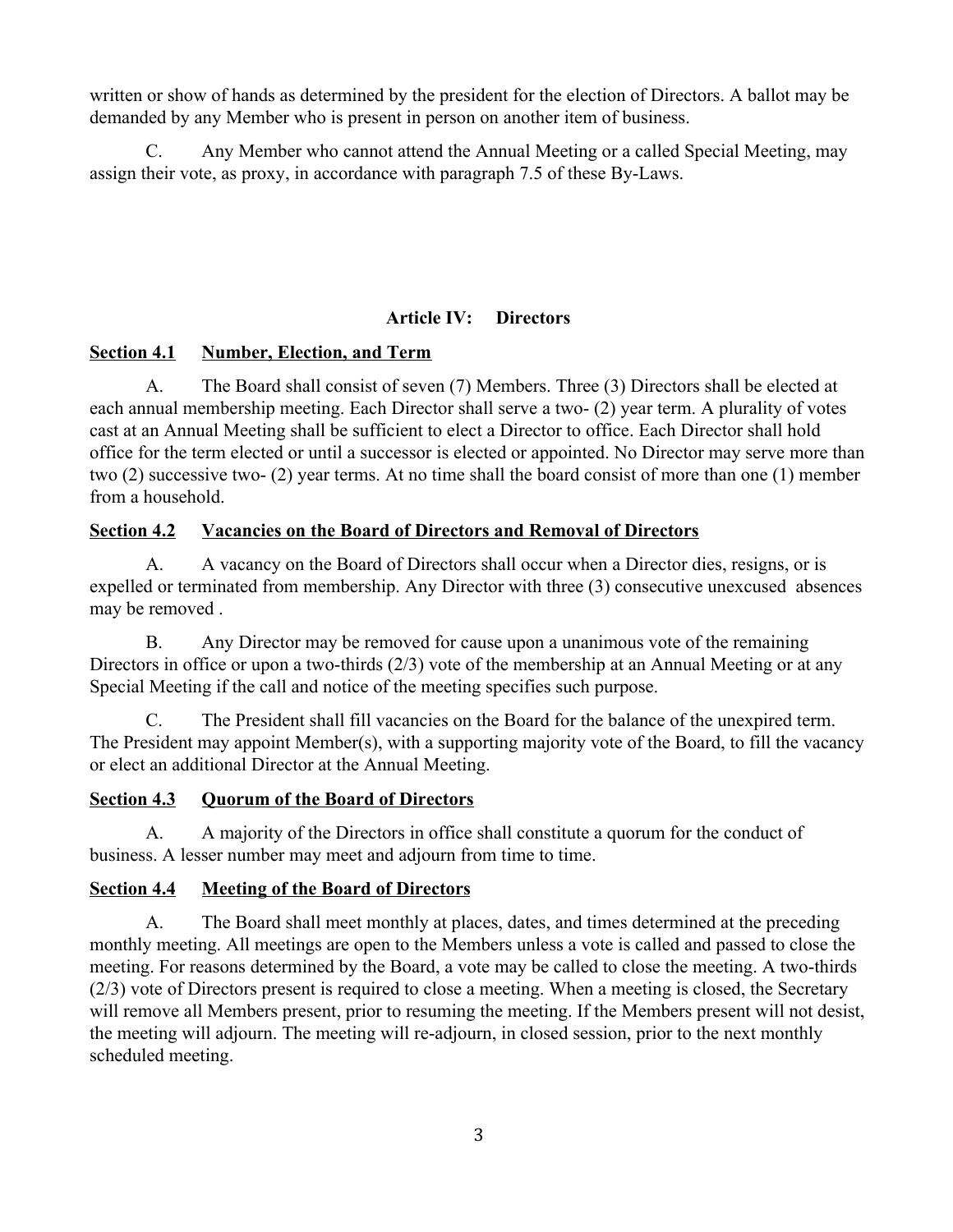B. Special Meetings of the Board of Directors may be held upon the call of the President, or Secretary, of any three (3) Directors. Notice of the time and place of the Special Meetings shall be done three days prior to the meeting by notice, delivered to an address recorded in the membership records of the Association at least three (3) days prior to the meeting, orally, or by telephone notice at least twenty-four (24) hours prior to the meeting.

## **Section 4.5 Duties and Authority of the Board of Directors**

A. The Board of Directors shall have the general care and management of the property, affairs, activities, and business of the Association, and may exercise all the powers of the Association, and do all such lawful acts and things as are not by statute, the Articles of Incorporation, or these By-Laws directed or required to be exercised or done by Members or Officers of the Association.

B. The Board of Directors may provide for curling and curling programs for the children of curling members and other youths in the community under such terms and conditions as the Board deems appropriate, and may allow any responsible organization or other person or persons who are not Members of the Association to use its facilities upon such terms and conditions as the Board of Directors deems appropriate providing that the Board determines that such use will not substantially interfere with the primary use of the facilities by Members of the Association.

C. The Board of Directors of the Association shall also specifically have the power and authority hereinafter set forth:

To borrow money upon such terms and conditions as they shall decide for the purpose of purchasing artificial ice machinery and any equipment by them deemed necessary or desirable for the Association's operation of an artificial ice rink or rinks upon which the game of curling is to be carried on and for the purpose of installing such machinery and or equipment. The Board of Directors may enter into a lease or leases on behalf of the Association of any building or other facilities upon such terms and conditions and for such length of time as they in their judgment deemed to be in the best interests of the Association.

D. The power and authority of the Board of Directors as specifically above set forth in this paragraph in not in any way intended to in any way limit the general power and authority of the Board of Directors because of enumeration of the specific powers herein set forth.

## **Section 4.6 Qualification for Directors**

A. Each Member of the Board of Directors must at all times be a current Member of the Association.

## **Section 4.7 Compensation for Directors**

A. The Members of the Board of Directors shall serve without compensation for services performed as a Director.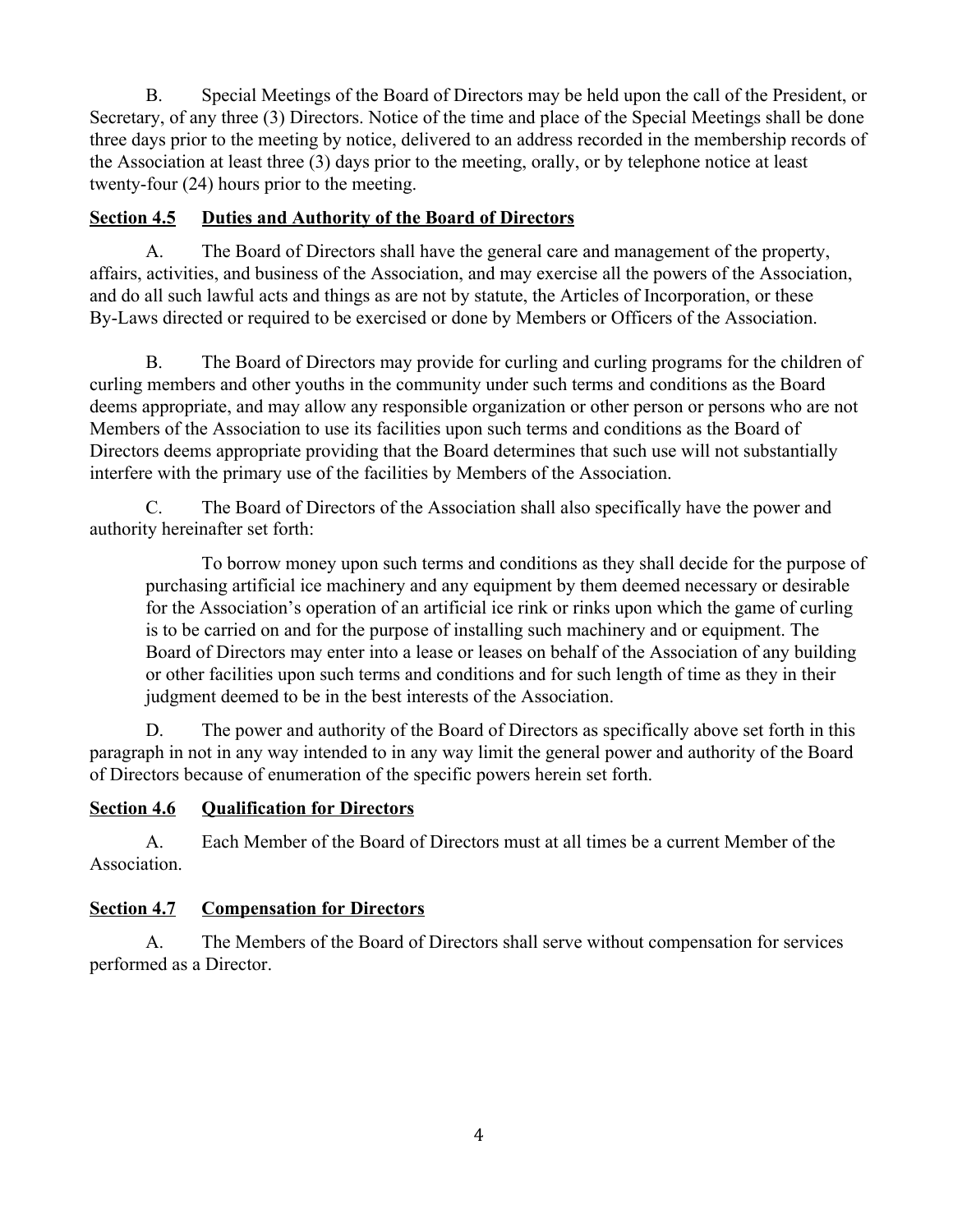### **Sections 4.8 Nominating Committee**

*A.* Nomination for the Board of Directors shall be presented to the Annual Meeting of Members by the president or a nominating committee*.* The president or committee should nominate six (6), or twice the number of directorships to be filled *if possible.*

B. The committee's or President's nominations shall be presented to the Members at the Annual Meeting prior to the election. Additional nominees may be presented from the floor prior to the election.

### **Article V: Officers**

### **Section 5.1 \_ Number and Selection**

A. The general officers of the Association shall be the President, Vice President (President Elect), Secretary, and Treasurer. Each officer, except as herein otherwise expressly provided, shall hold office for one (1) year and until a successor is appointed and qualified. The Officers shall at all times be Members of the Board of Directors and shall be elected by the Board of Directors.

B. The election of Officers will be held at the first meeting of the Board of Directors, following the Annual Meeting of the Association.

### **Section 5.2 \_ Vacancies in Office and Removal of Officers**

A. In case any office becomes vacant, the Board of Directors shall elect a successor to fill the office for the balance of the term. Any officer may be removed from office by the Directors whenever, in their judgment, the best interests of the Association will be served thereby. Refer to paragraph 4.2(B) for Officer Removal procedures.

#### **Section 5.3 \_ Compensation of Officers**

A. The officers of the Association shall serve without compensation for services performed as an officer.

### **Section 5.4 \_ Duties of the President**

A. The Principal duties of the President shall be to preside at all meetings of the Association, and at all meetings of the Board of Directors; to execute all leases, conveyances, contracts, and documents on behalf of the Association, and to have general supervision of the affairs of the Association. The President shall have a vote at all Director's meetings and shall have the power of a Director. The President shall have such additional duties as may be prescribed by the By-Laws of this Association.

### **Section 5.5 Duties of the Vice President**

A. The principal duties of the Vice President shall be to discharge the duties of the President in the event that the President is absent or unable, for any cause, to act. The Vice President shall also have such further duties as the President may delegate.

#### **Section 5.6 Duties of the Secretary**

A. The duties of the Secretary shall be to countersign all deeds, leases, conveyances, contracts, and documents executed by the Association and affix the Corporation seal thereto, and to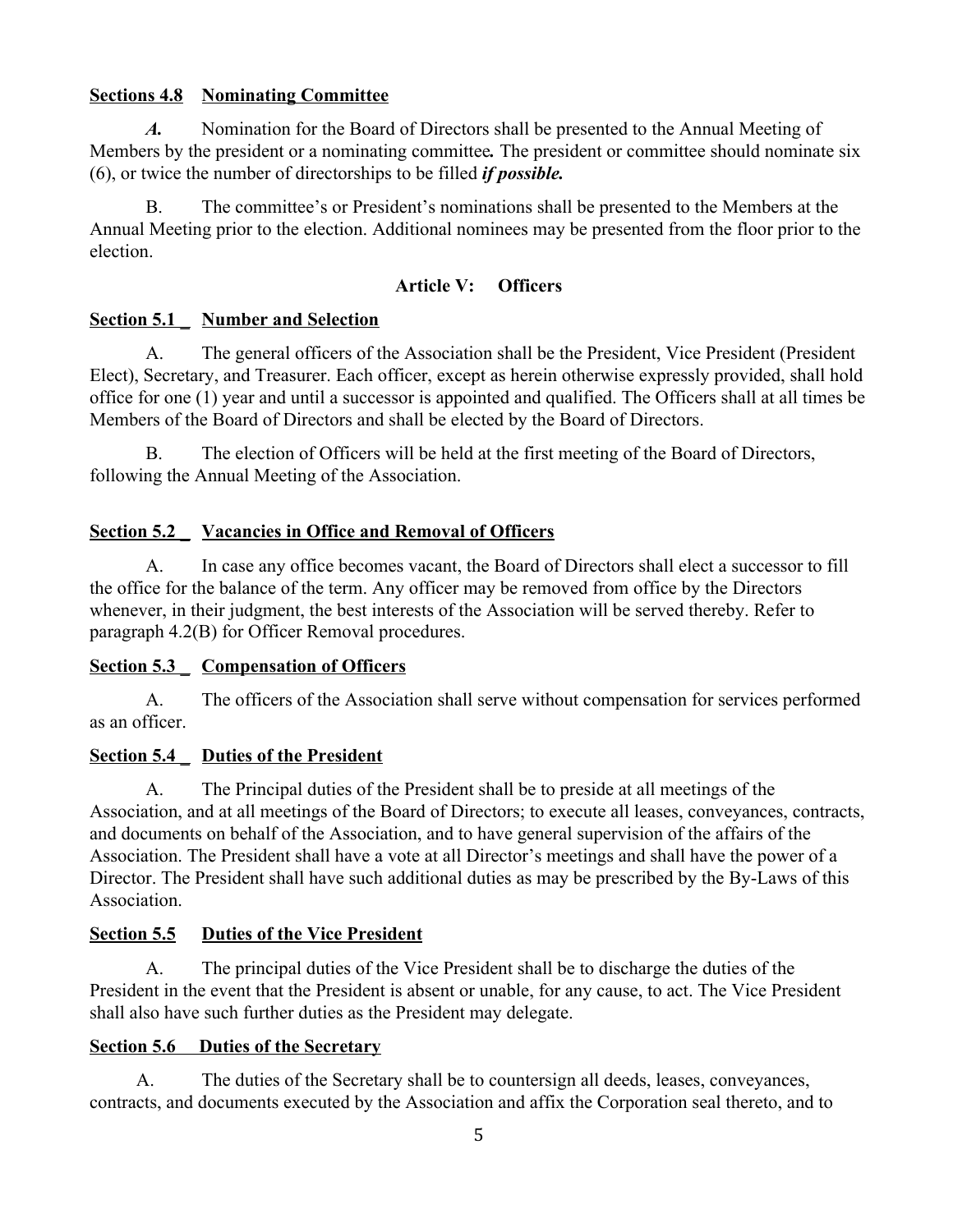countersign and affix the seal to such papers or instruments as may be required to be countersigned and sealed; carry on all correspondence of the Association; to keep the records of membership of said corporation and to keep all books, records, papers, and documents belonging to the Association or in anyway appertaining to the business thereof; to keep a record of the proceedings of the Members and the minutes of all business transactions of said Association; and to perform such other activities as delegated by the President and/or the Board of Directors.

## **Section 5.7 Duties of the Treasurer**

A. The principal duties of the Treasurer or the treasurer's designee, with approval of the board, shall be to keep an account of all money, credits, property of any kind and nature of the Association. Keep an accurate accounting of all moneys received, disbursed, and to keep proper vouchers for all moneys disbursed. Render an accounting and statement to the Board of Directors. Make a report at the Annual Meeting, and generally to keep all financial records and reports of said Association. Pay all bills that are reoccuring and those that have been duly approved for payment. Collect the dues and assessments of said Association. Perform such additional duties as are delegated by the President and/or the Board of Directors.

## **Section 5.8 Additional Officers**

A. The Board of Directors may prescribe for and establish additional officers as the Board deems necessary, and to prescribe the duties and powers of such Officers.

## **Article VI: Committees**

## **Section 6.1 Standing Committees**

A. The Board of Directors may provide for and establish standing committees as the Board deems necessary and desirable and designate the duties and functions for each standing committee. The President shall annually appoint the Chairperson and Members of each standing committee subject to approval of the Board.

### **Section 6.2 Special Committees**

A. Special committees may be appointed from time to time by the President subject to approval by the Board.

### **Section 6.3 Committee Members**

A. Members may be appointed to serve on a standing or special committee. Committee appointments should at all times reflect an appropriate number of female and male Members to best serve the functions delegated to the committee.

### **Section 6.4 Subcommittees**

A. The chairperson of each committee may appoint subcommittees composed of Members to advise the committee in the performance of its function.

## **Section 6.5 Recommendations and Committees**

A. All recommendations and decisions of each committee shall be submitted through the committee chairperson to the Board of Directors for approval prior to implementation.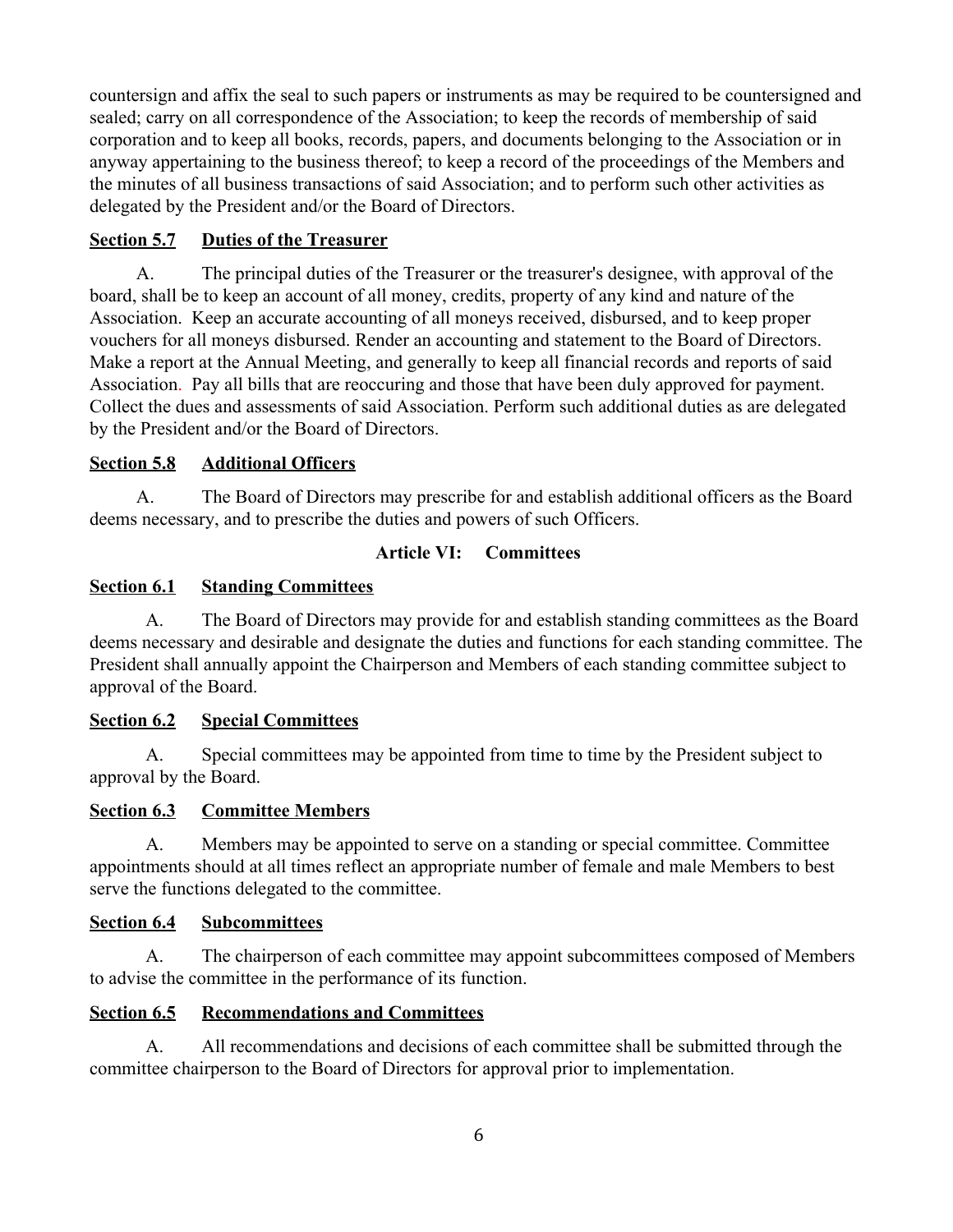### **Section 6.6 Committee Functions**

A. The following functions may be assigned to standing committees. The list is not all inclusive and may be changed from time to time as deemed appropriate by the Board of Directors.

|                     | <b>Article VII:</b> | <b>Miscellaneous</b> |                     |
|---------------------|---------------------|----------------------|---------------------|
| <b>Fund Raising</b> | Membership          | Facilities           | Long Range Planning |
| Dues                | Games and Events    | By-Laws              | Historian           |
| Finance             | Ratings             | Social Events        | <b>Juniors</b>      |
| Budget              | Leagues             | Promotion            | <b>Bonspiel</b>     |

### **Section 7.1 Contracts**

A. All contracts of the Association shall be executed on behalf of the Association, when authorized by the Board of Directors, by the President and countersigned by the Secretary.

### **Section 7.2 Moneys**

A. All disbursements by the Association shall be made by check. All checks shall be signed by the President, Treasurer, or other agent as expressly directed by the Board of Directors. All disbursements shall be approved by the Board of Directors. All moneys of the Association shall be deposited in a bank designated by the Board of Directors.

### **Section 7.3 Fiscal Year**

A. The fiscal year of the Association shall be from April 1 through March 31.

### **Section 7.4 Auditing**

A. The president may appoint an auditing committee consisting of three (3) Members who are not Officers or Directors. An independant contractor shall be hired by the President if an auditing committee is not appointed. The committee shall audit the books of the Association and present their report to the Membership annually. The report should be typed and made publically available for any Member to review. The report may be presented orally at a meeting of Members, such as the Fall Membership meeting, if such a meeting is held.

### **<u>Section 7.5</u> Proxy Procedures**

A. Any Member who cannot attend the Annual Meeting or a called Special Meeting, may assign their vote, as proxy, to any Board Member. The Proxy form is provided as Appendix A of these By-Laws. Proxy forms will be made available to any Member prior to any Annual or called Special Meeting. The Member who cannot attend the meeting must inform, in writing, the Proxy holder how to vote on their behalf. The signed Proxy form will serve as this written notice as well as the notice authorizing the Board Member to vote on the Member's behalf. Appendix A provides the approved Proxy Form.

### **Section 7.6 Parliamentary Procedure**

A. On matters of procedure, the commonly accepted rules of parliamentary procedure as set forth in Robert's Rules of Order, Latest Edition, shall apply to the extent not inconsistent with the Articles of Incorporation and these By-Laws.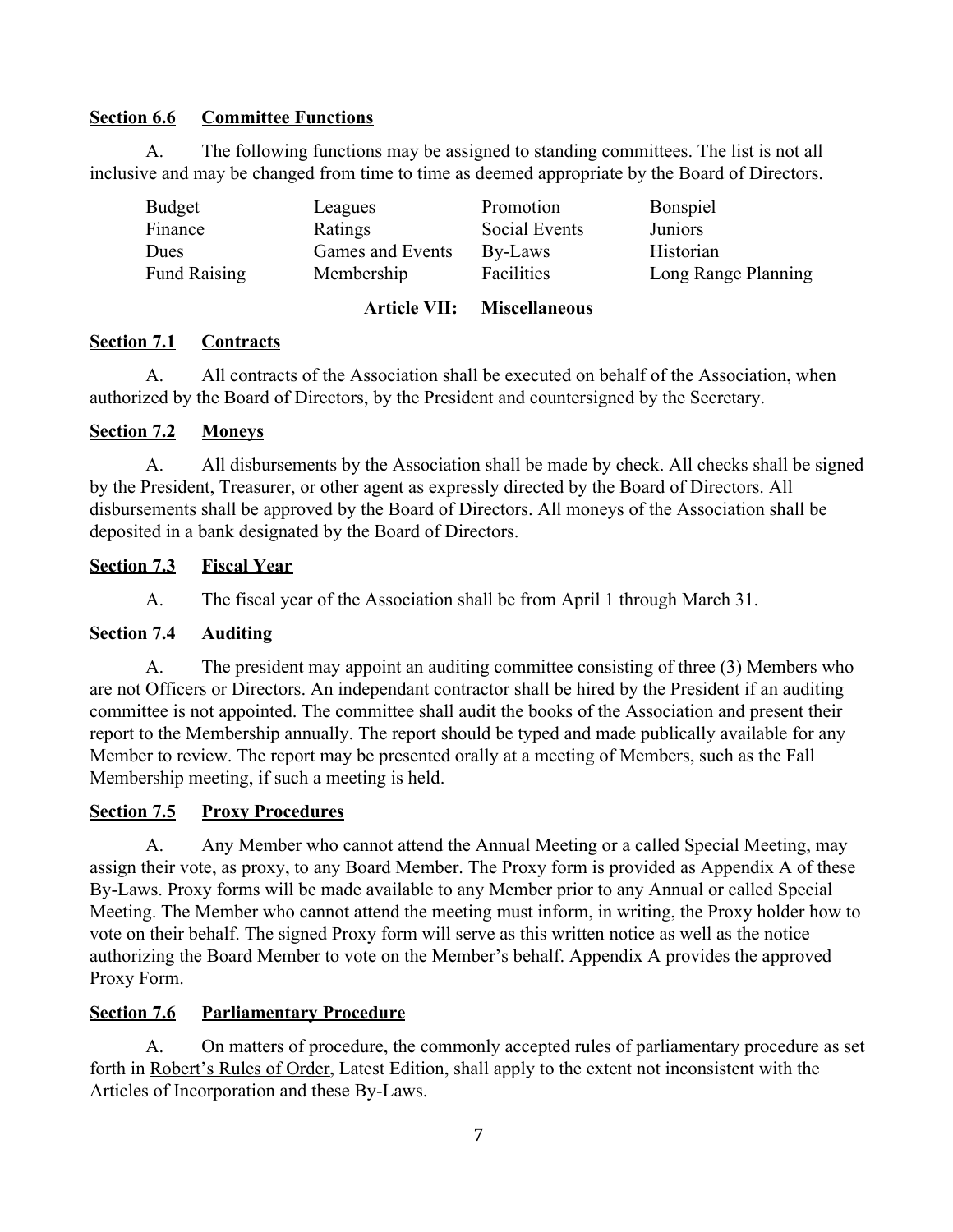### **Article VIII: Amendments to these By-Laws**

#### **Section 8.1 Amendments**

A. These By-Laws may be amended or repealed by a two-thirds (2/3) vote of the Members present and entitled to vote at any Annual Meeting of the Association or at any Special Meeting noticed for that purpose.

#### **Proposed By-Laws**

Duly adopted by the Portage Curling Association, Inc. on this 16th day of April 2016.

Attest:

**No Signature No Signature** President Secretary

Steve Benck Sharon Trecek